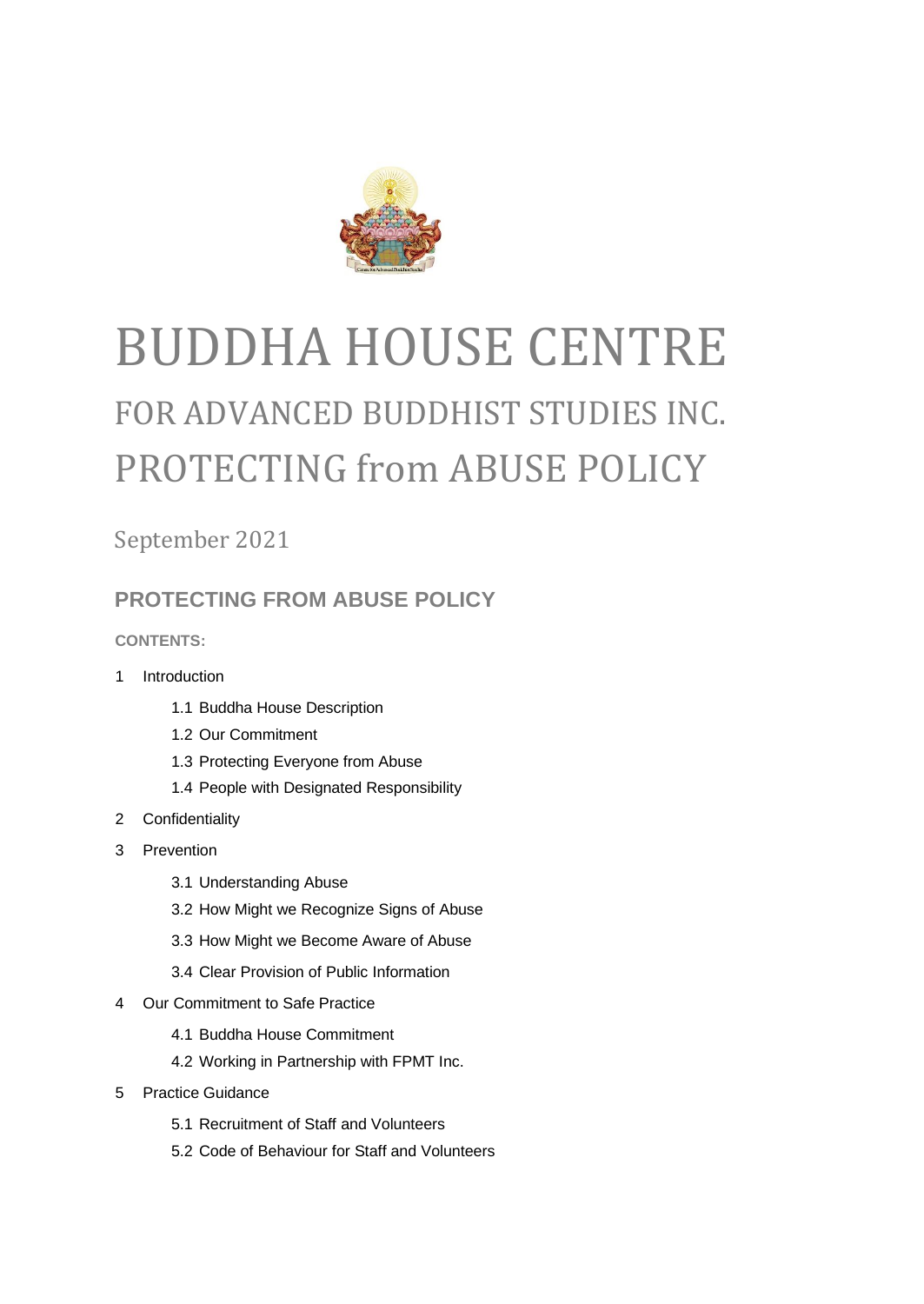- 6 Responding to Concerns and Allegations
	- 6.1 Receiving, Responding to and Reporting an Allegation or Concern
	- 6.2 Allegations against Workers
	- 6.3 Procedures Flow Charts
- 7 Care and Support
	- 7.1 Guiding Principles
- 8 Contact Information
	- 8.1 Buddha House Contact Details
	- 8.2 Local Contacts For Reporting Abuse If Necessary
- 9 Additional Information And Resources
	- 9.1 FPMT Policy and Guidelines
	- 9.2 Resources
- 10 Record of Concern
- 11 Policy Review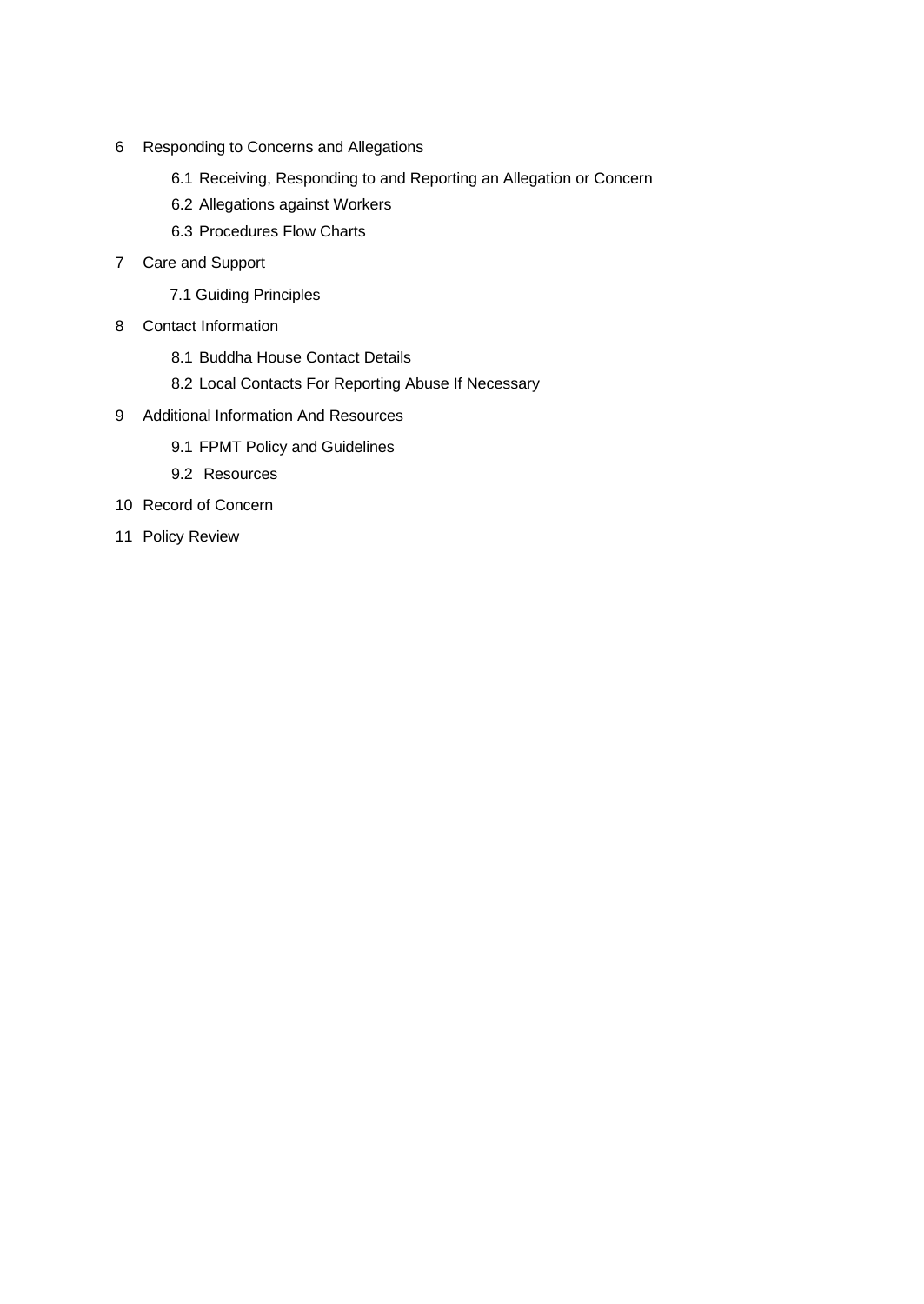## **1. INTRODUCTION**

#### **1.1 BUDDHA HOUSE DESCRIPTION**

Buddha House is an FPMT centre. We strive to fulfil the FPMT mission statement, with a particular focus on the transmission of Tibetan Buddhism through the study, practice, and dissemination of Mahayana Buddhist teachings, emphasising the teachings of the Gelukpa school of Tibetan Buddhism, as taught by Lama Thubten Yeshe and Lama Zopa Rinpoche. All in positions of authority and leadership in this centre have signed an acknowledgement to abide by the FPMT Ethical Policy.

### **1.2. OUR COMMITMENT TO PROTECTING FROM ABUSE**

Buddha House is committed to protecting people attending the centre/project/service from harm and abuse. We will also ensure that all staff and volunteers work together, in line with this Protecting from Abuse policy, and act promptly when dealing with allegations or suspicions of abuse or inappropriate behaviour.

We acknowledge that children, young people and adults can be the victims of physical, sexual and psychological abuse, and neglect. We accept the UN Universal Declaration of Human Rights and the International Covenant of Human Rights, which states that everyone is entitled to "all the rights and freedoms set forth therein, without distinction of any kind, such as race, colour, sex, language, religion, political or other opinion, national or social origin, property, birth or other status". We also concur with the Convention on the Rights of the Child, which states that children should be able to develop their full potential, free from hunger and want, neglect and abuse.

#### **1.3 PROTECTING EVERYONE FROM ABUSE**

Everyone associated with Buddha House has a right to be protected from all forms of physical or mental violence, injury or abuse, neglect or negligent treatment or exploitation, including sexual abuse.

We sometimes use the term 'safeguarding' to describe everything we do to keep people safe, protect them from abuse, and act appropriately if anyone has been abused.

#### **Protecting from Abuse is Everybody's Responsibility**

We will work together to prevent and minimize the risk of harm or abuse. If we have concerns that someone is at risk of being abused our first duty is to the individual concerned.

#### **Doing Nothing Is Not An Option**

If we know or suspect that someone is at risk, we will respond and ensure our concerns are properly recorded. We will respond according to this policy and other Buddha House procedures.

#### **1.4 PEOPLE DESIGNATED FOR PROTECTING FROM ABUSE**

Each such individual is known as a Designated Protection Person. At Buddha House the designated persons are: The current SPC The current Director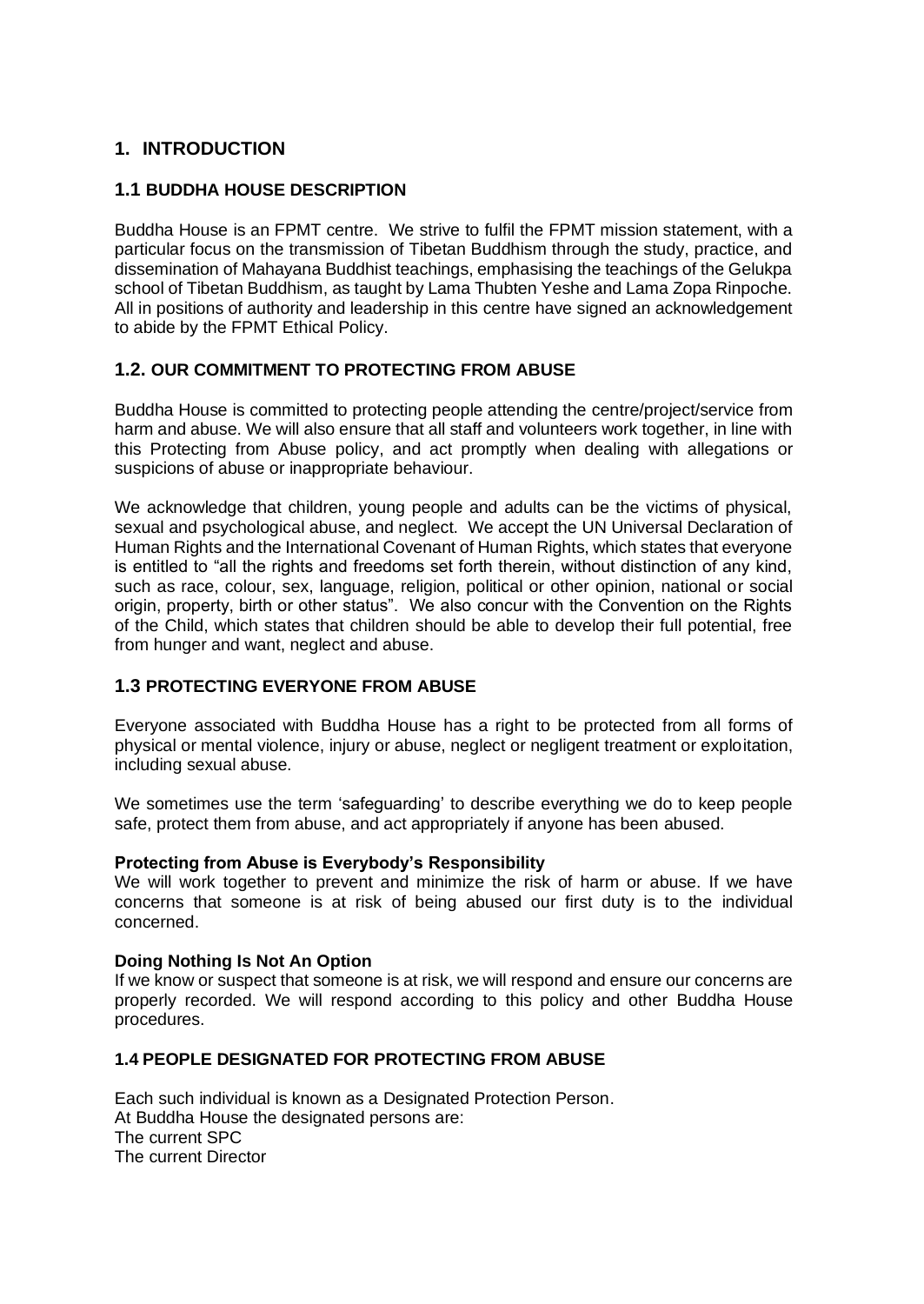A third DPP may be available and will be identified on the form shown on the centre notice board.

Board member with oversight of Protecting from Abuse ie Board Secretary

**IF YOU HAVE ANY CONCERNS –TELL ONE OF THE DESIGNATED PROTECTION PERSON**

## **2. CONFIDENTIALITY**

#### **Buddha House is committed to respecting the right to confidentiality of everyone at the** *centre***.**

However sometimes it is necessary to share information to ensure a person's wellbeing. For example, there may be a statutory requirement; or sometimes practical information needs to be shared with the staff and volunteer team. Occasionally, sensitive information may be shared in this way. Such sharing will only include those who need to know and the information necessary to ensure that the person is protected from harm and abuse and that proper processes are followed if they have been harmed.

Under Buddha House's Confidentiality Policy, staff, volunteers, and teachers who are informed that a person may have been abused or be at risk of abuse or are made aware of circumstances in which someone is at risk, may need to share sensitive information in order to take practical steps to protect the person at risk. These circumstances include:

- If the participant is under 18 and they disclose information that may indicate risk to themselves or other children or young people;
- If an adult discloses past child abuse and it is known that children or young people are currently at risk from the abuser;
- If a staff member, teacher, or volunteer believes that a participant could cause danger to themselves or to others;
- If the participant gives information that indicates that a crime has been committed;
- If the participant gives information that indicates a possible terrorist threat.

Also, refer to 4.2, Working in Partnership with the FPMT Organisation.

In any of these cases, the person at risk will be informed that the disclosure they are making may not be kept confidential. If a decision has to be taken to break confidentiality, it will be done only after consultation with a Designated Protection Person and the Director. Any disclosure will be shared internally or with external agencies as required while respecting the person's privacy as much as possible.

# **3. PREVENTION**

### **3.1 UNDERSTANDING ABUSE**

Abuse is a violation of an individual's human and civil rights by any other person or group of people.

Abuse may be single or repeated episodes. It is not only harming somebody; it also includes neglect of their basic needs or failure to protect them from harm.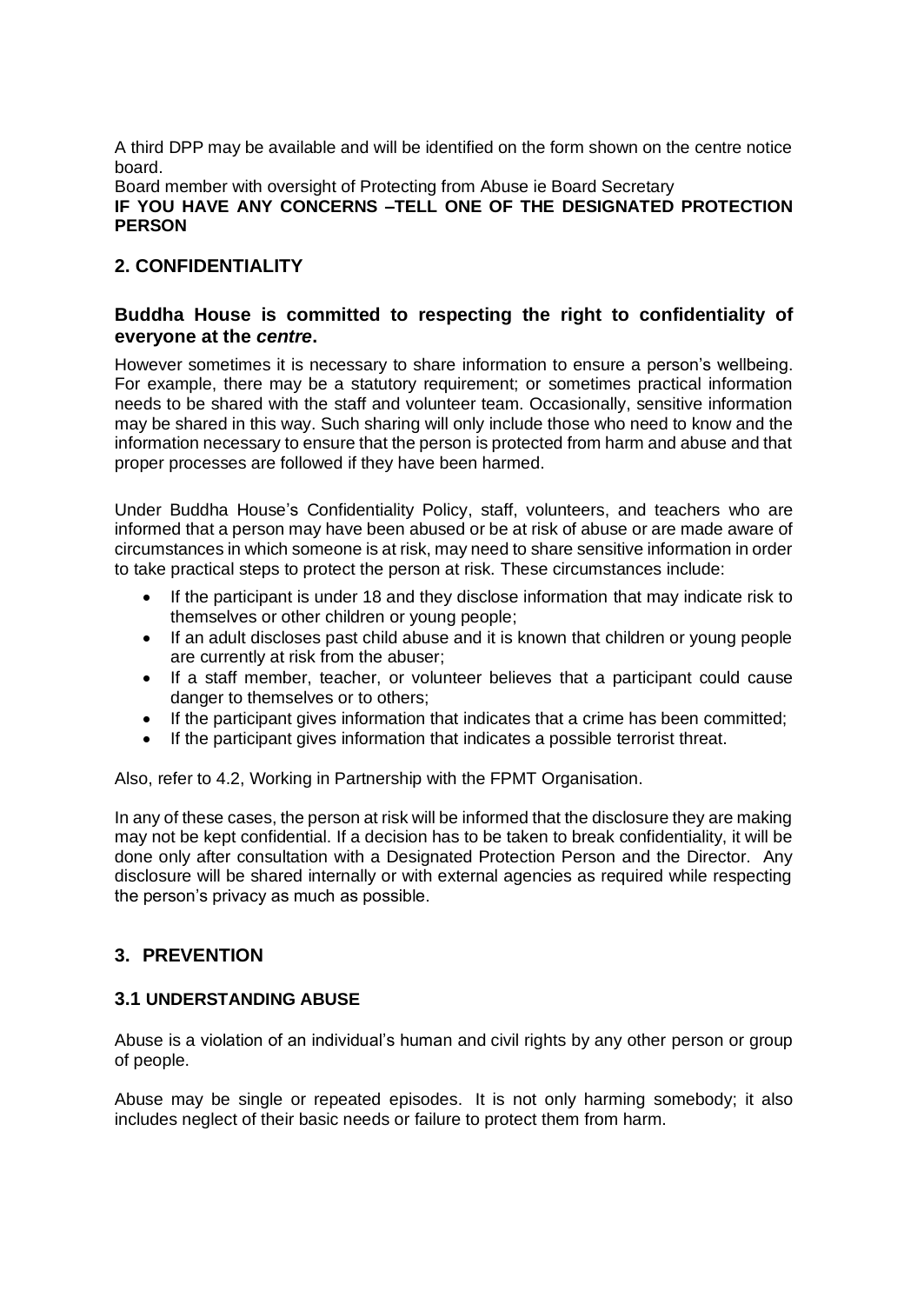#### **3.2 HOW WE MIGHT RECOGNISE SIGNS OF ABUSE**

This section considers the different types and patterns of abuse. This is not intended to be an exhaustive list but an illustrative guide as to the sort of behaviour which could give rise to a concern regarding abuse.

- **Physical:** including hitting, slapping, pushing, restraining or inappropriate uninvited touching. Intimate partner violence. Self-harm.
- **Psychological and emotional:** including harassment, blaming, humiliation, threats of harm or abandonment, intimidation, verbal abuse and coercion.
- **Financial:** including the illegal or unauthorized use of a person's property, money or other valuables, pressure in connection with wills, property or inheritance. Modern slavery, and human trafficking.
- **Sexual:** such as forcing a person to take part in any sexual activity without his or her informed consent.
- **Discriminatory:** including racist or sexist remarks or comments based on a person's age, race, sex, national origin, disability, pregnancy, marital status, sexual orientation, medical condition or illness; and other forms of harassment, slurs or similar treatment. This also includes stopping someone from being involved in other cultural activity, services or support networks.
- **Institutional**: the collective failure of an organisation to provide an appropriate and professional service, especially to vulnerable people. This includes a failure to ensure the necessary safeguards are in place to protect people and maintain good standards of care in accordance with individual needs, including training of staff, supervision and management, record keeping and liaising with other providers.
- **Misuse of spiritual authority or power**. This can take the form of all of the abuses listed above. Furthermore, all forms of abuse have the potential to cause damage to the individual's emergent spirituality. Holding a spiritual position or role involves differing power relationships and imbalances and these need to be recognised to respect the autonomy or rights of the individual.

Some abuse is *spiritual* abuse because of the context in which it occurs, or where it invokes status as a teacher or someone of higher spiritual authority or uses religious teachings to coerce or manipulate people into performing behaviours which meet the needs of the abuser rather than those of the individual concerned. In some cases, it may be well intentioned rather than malicious, but nevertheless is harmful, as it overrides the respect of an autonomous individual's right to make informed choices regarding their own lives and spiritual practices, for example due to fear, shame, humiliation etc.

#### **3.3 HOW MIGHT WE BECOME AWARE OF ABUSE**

Concerns about or evidence of abuse can come to us through:

- 3.1.1.1. A direct disclosure by the person concerned.
- 3.1.1.2. A complaint or expression of concern by a staff member, a volunteer, another centre user, a carer or caregiver, a member of the public, or relative.
- 3.1.1.3. An observation of the behaviour of the person at risk.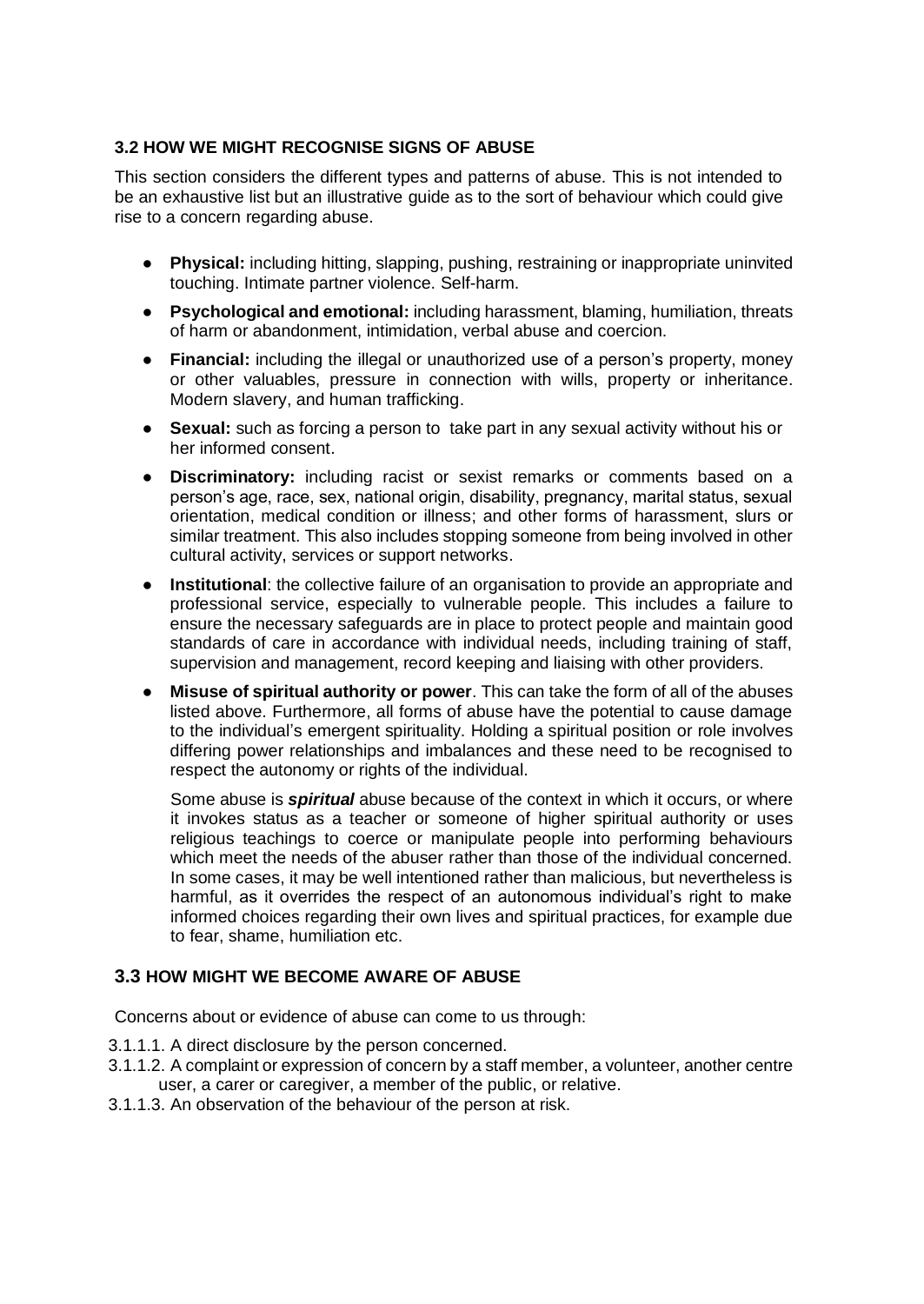#### **3.4 CLEAR PROVISION OF PUBLIC INFORMATION**

It is essential that staff, volunteers, and members of the public know who to contact if there are any concerns about abuse at *Buddha House*. How to access relevant information, including the relevant policies and reporting procedures, together with who to contact must be available on a suitably placed notice board on the premises, and on the website.

## **OUR COMMITTMENT TO SAFE PRACTICE**

#### **4.1 BUDDHA HOUSE IS COMMITTED TO:**

- Identifying abuse.
- Responding effectively to concerns and formal complaints.
- Creating a safe space for everyone at Buddha House.
- Regularly monitoring and evaluating the effectiveness of our policies, procedures and practices for protecting people.
- Ensuring that our policies, procedures and practices stay up to date with good practice and the law in relation to protecting from harm and abuse.

The centre will use various channels for informing everyone about who are the Designated Protection Persons and how to contact them, along with how to access this policy.

Staff, volunteers and facility users are entitled to respect, and protection from harm and abuse. We aim to give everyone a positive and rewarding experience.

We recognize that Dharma practice can be a powerful experience that brings underlying issues to the surface. In the event that participation in a course brings underlying issues to the surface, or reveals some form of mental or emotional disability, the teacher or Designated Protection Persons may recommend that the course participant seek suitable professional support. We aim to respond empathically in such circumstances.

It is important for staff and students to appreciate the limits of teachers' and volunteers' role, time, and skills. On some occasions we will suggest that suitable professional support is required.

#### **Statutory and legal responsibilities:**

There may be serious incidents, involving children under 18 or 'adults at risk of harm'. In these cases, there may be a statutory or legal requirement to inform the local authority and other relevant agencies to ensure protection from significant harm or abuse.

(In the UK, for example, an 'adult at risk' is defined as a person aged 18 years or over, who may be in need of community care services by reason of mental or other disability, age or illness; and who is or may be unable to take care of him or herself, or unable to protect him or herself against significant harm or exploitation.)

We recognize that everyone can be vulnerable at times, due to life events. Therefore, this policy covers not only children and adults at risk, but also everyone at Buddha House. However, the response to any incident may vary according to the legal and statutory guidance for different groups.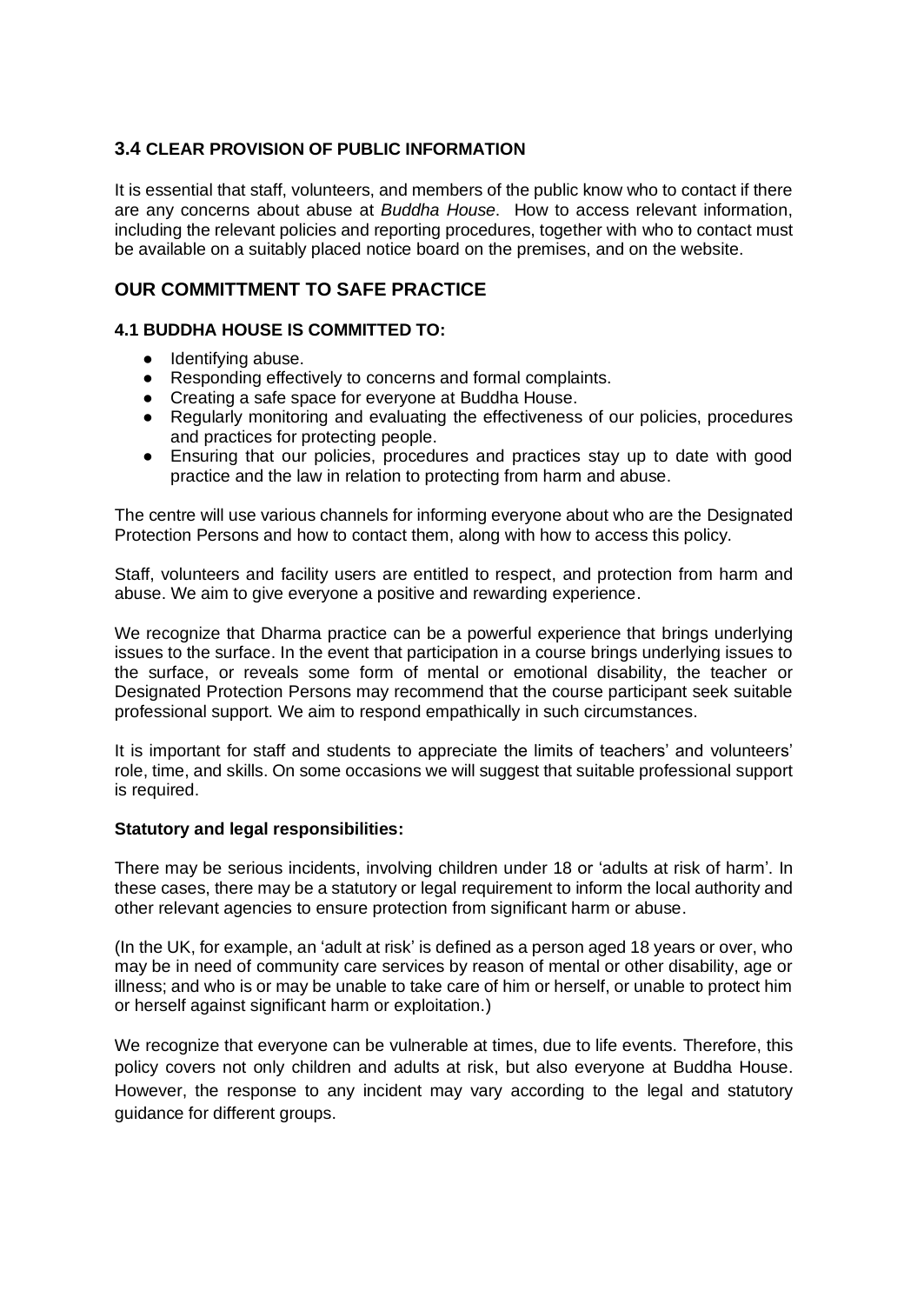#### **4.2 WORKING IN PARTNERSHIP WITH THE FPMT ORGANISATION**

Buddha House is committed to working in partnership with the FPMT organisation to develop good practice for preventing harm and abuse. This includes adopting FPMT Inc. policies and attending training provided by FPMT Inc. (International Office).

Buddha House will discuss their local context with the Centre Services director at FPMT Inc., in order to consider together where local jurisdiction and practices need to be taken into account and reflected in their policy**.** 

Buddha House will inform the FPMT Inc. Centre Services director and their local FPMT regional and/or national coordinator of any allegations of concerns regarding abuse about a board member, director, spiritual program coordinator, and resident teacher, and action taken.

Buddha House will inform the FPMT Inc. Teacher Services director and their local FPMT regional and/or national coordinator of any allegations of concern regarding abuse about a registered or Tibetan teacher, and action taken.

Buddha House will inform the FPMT International Mahayana Institute (IMI) director of any allegations of concerns regarding abuse about a monk or nun, and action taken.

Reporting to the relevant individual within the FPMT organisation will not indicate failure on the part of Buddha House but will rather indicate vigilance and a commitment to protecting from harm and abuse.

# **5. PRACTICE GUIDANCE**

### **5.1. RECRUITMENT OF WORKERS, TEACHERS AND VOLUNTEERS**

Workers, teachers, introductory class leaders and volunteers at the centre are in a position of trust. We recognize that it is important that vetting processes are in place to ensure that no one who may pose a risk of abuse or harm is put in such a position.

#### **5.2 CODE OF BEHAVIOR FOR STAFF AND VOLUNTEERS**

#### **You Must Avoid:**

- ❖ Spending time alone or making unnecessary physical contact with children or adults at risk.
- ❖ Arranging private meetings of students with teachers anywhere other than in Buddha House's designated meeting areas or public places. This also applies to online meetings and courses.
- ❖ Non-consensual touching in general.
- ❖ Meeting alone with children and adults at risk associated with Buddha House, outside of the work environment.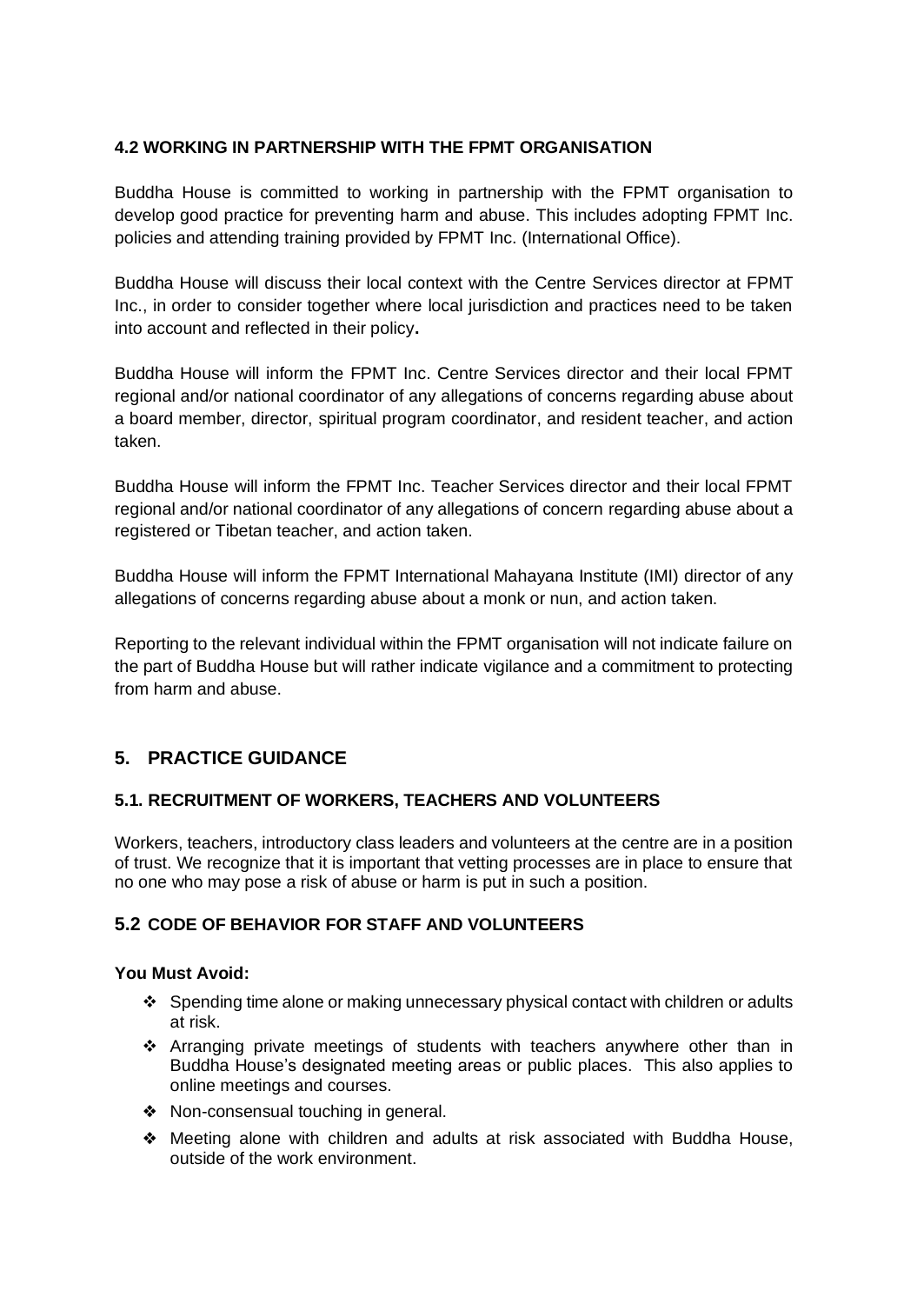❖ Investigative questioning after an allegation or concern has been raised. Instead, listen with an open mind in a caring manner. Then record the information and report it to the Designated Protection Person, who will notify the appropriate authorities if required.

#### **You Should Never (Even in Fun):**

- ❖ Initiate or engage in sexually provocative conversations or activity.
- ❖ Allow the use of inappropriate language to go unchallenged.
- ❖ Do things of a personal nature for children or adult at risks that they can do themselves.
- ❖ Trivialise or exaggerate child or adult abuse issues.
- ❖ Allow any allegations made by a child or adults, students, staff, or volunteers, to go without being reported and addressed.
- ❖ Make promises to keep any disclosure confidential from relevant authorities.

#### **Regarding All Your Relationships Within and Around Buddha House:**

- ❖ Respect everyone's right to privacy.
- ❖ Help create a culture in which everyone feels able to report experiences of harmful, uncomfortable attitudes or behaviour.
- ❖ Act with discretion with regards to your personal relationships. Ensure your personal relationships do not undermine harmony or impact on your capacity for impartiality.
- ❖ Be aware that conflicts of interest can arise, leading to misunderstandings. This can happen particularly where there is an imbalance of power or close personal relationship. Where such potential situations arise, one should discuss this with the Director, and possibly the team as relevant.
- ❖ Be aware of the procedures for reporting concerns or incidents and how to contact the Designated Protection Person.
- ❖ Should you find yourself the subject of inappropriate affection or attention from anyone, it is essential to record this, including the date and time, and report it to the Designated Protection Person.
- ❖ Report any concerns to one of the Designated Protection People. If they are not available, tell another responsible person at the Buddha House.
- ❖ Maintain appropriate boundaries with others at Buddha House. Be aware of the scope of your role and when necessary, pass information to those whose role it is to deal with specific matters. Be careful not to give personal or Dharma advice to individuals that goes beyond your expertise or role. Respond with empathy and kindness, rather than being drawn into giving expert advice. If there are concerns that a person might need further help this should be reported to the Designated Protection Person or Director.
- ❖ Study, sign and abide by the FPMT Protecting from Abuse policy and the FPMT Ethical Policy.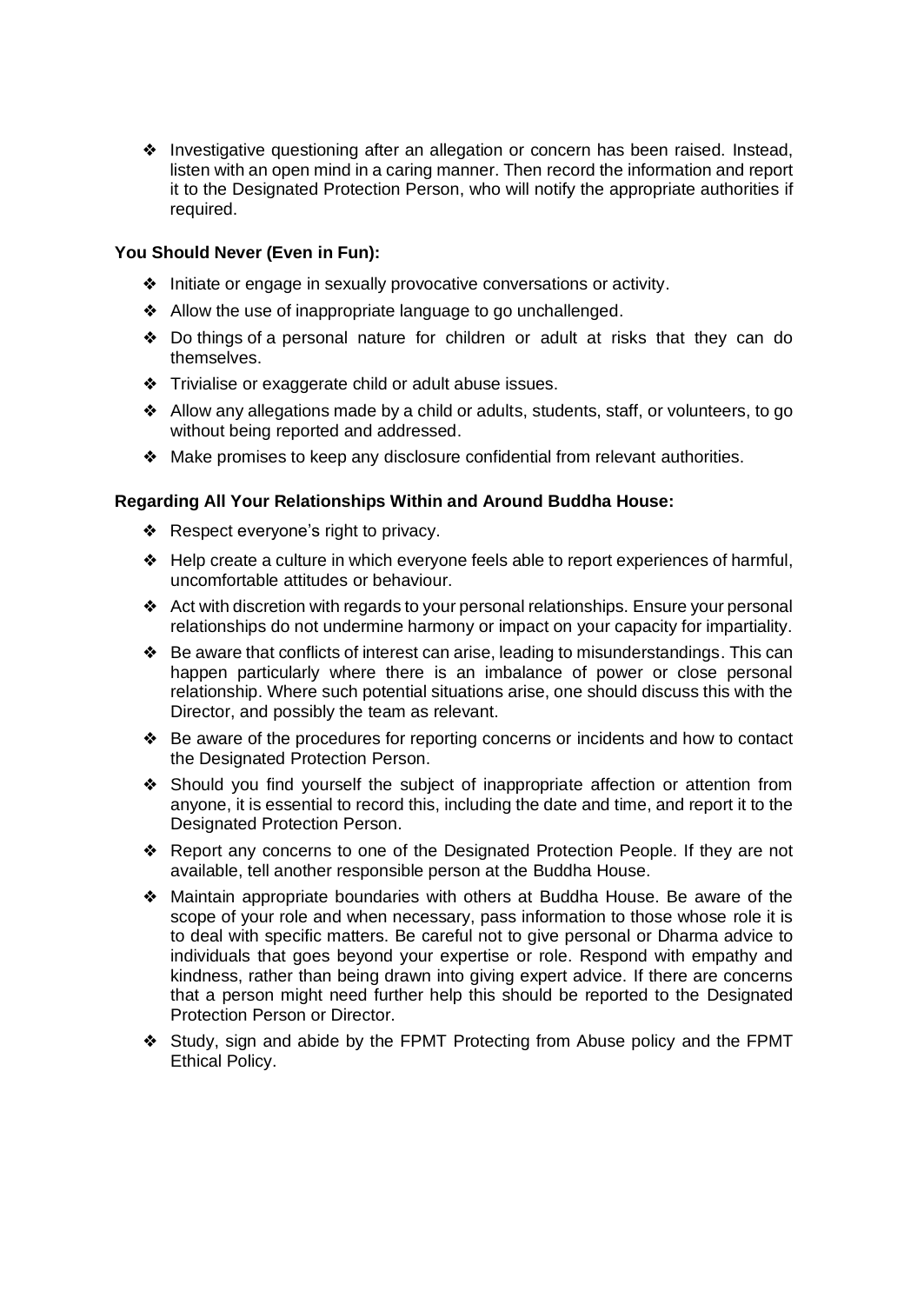# **6. RESPONDING TO ALLEGATIONS AND CONCERNS**

Under no circumstances should a worker or volunteer carry out their own investigation into an allegation or suspicion of abuse.

Suspicions must not be discussed with anyone other than those nominated above. A written record of the concerns should be made in accordance with these procedures and kept in a secure place.

### **6.1 RECEIVING, RESPONDING AND REPORTING AN ALLEGATION OR CONCERN**

- Never promise unconditional confidentiality.
- Explain that if the person expressing the concern may have been abused or be at risk of abuse you may need to tell someone. Explain the role of the Designated Protection Person.
- Listen very carefully.
- Only ask questions to clarify your understanding.
- Do not ask searching questions this could compromise a future investigation.
- Offer reassurance and thank the person for telling you.
- Tell the person you will try to get them the help they need.
- Explain what you will do, e.g., tell the Designated Protection Person.

### **6.2 ALLEGATIONS AGAINST WORKERS**

If an allegation is made against a worker (whether a volunteer or paid member of staff) whilst following the procedure outlined above, this must be reported immediately to the Designated Protection Person (unless they are the subject of the allegation) and the Director (unless they are the subject of the allegation).

All allegations or concerns regarding the director, spiritual program coordinator, and resident and/or registered teacher/s must be reported to the Centre Services or Teacher Services director as appropriate at International Office (as explained in 4.2 above), and to the local FPMT regional and/or national coordinator.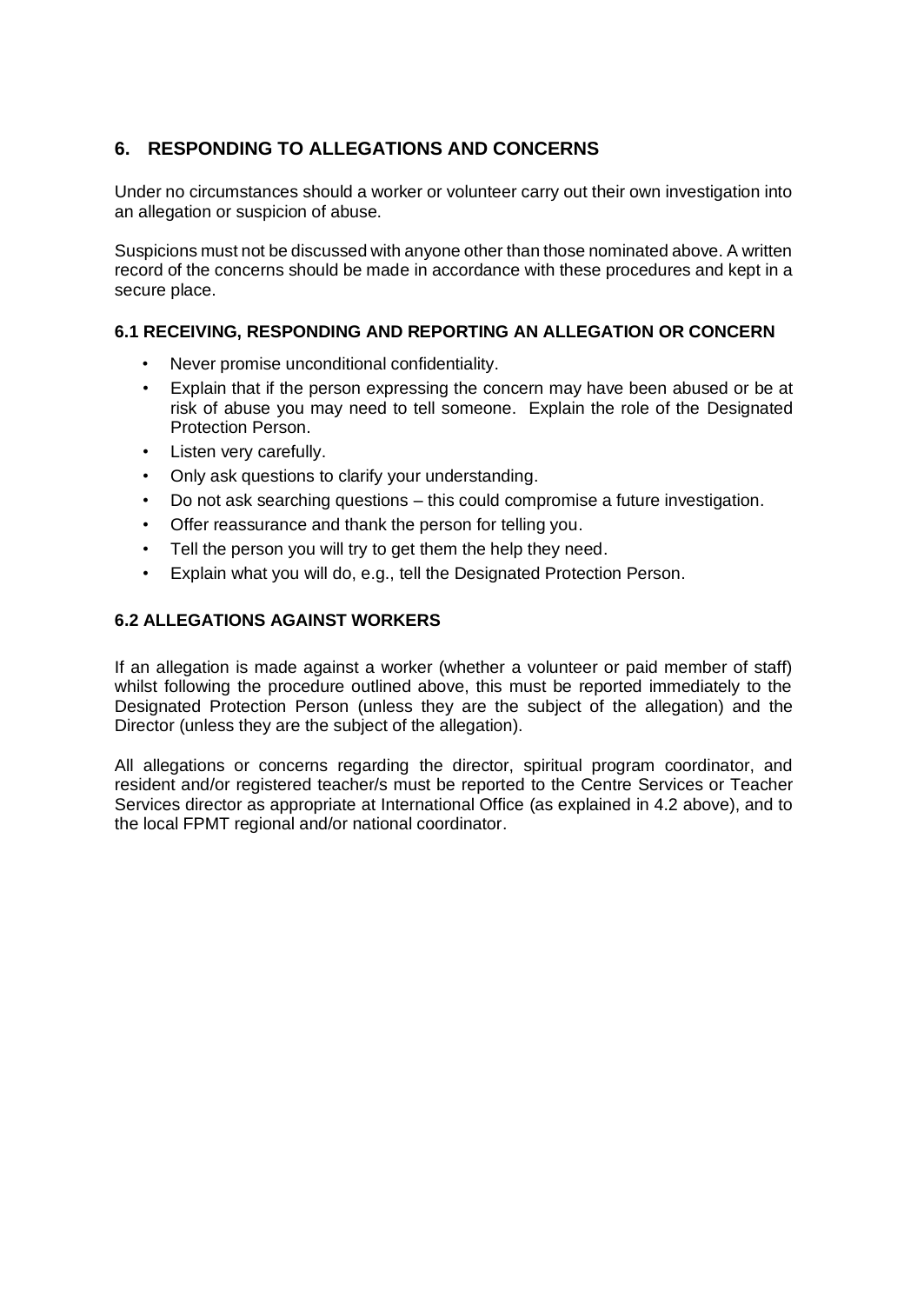#### **6.3 PROCEDURES FLOW-CHARTS**

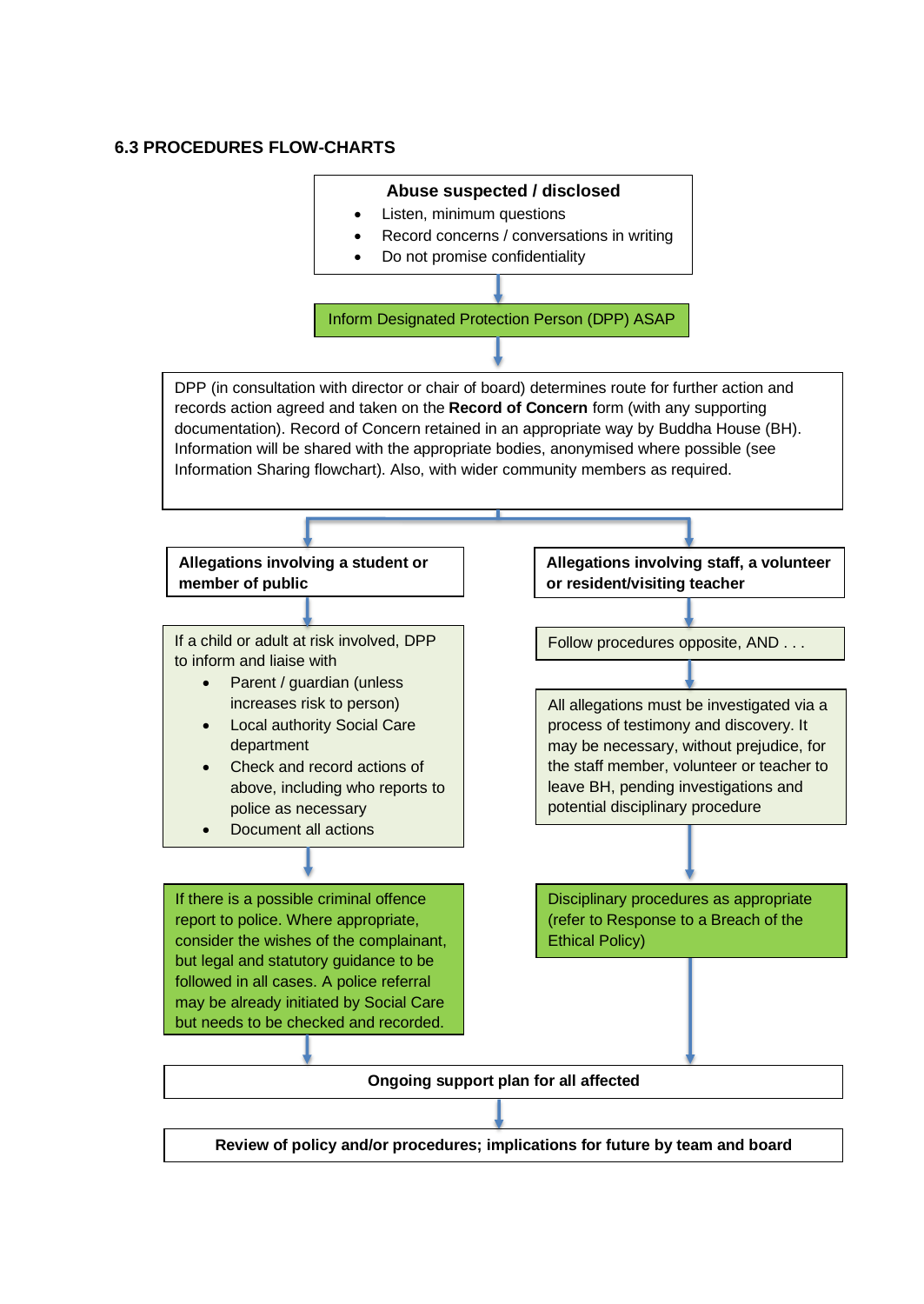# **INFORMATION SHARING DURING / FOLLOWING AN INVESTIGATION**

## **Designated Protection Person shares information as soon as possible in conjunction with the Centre Director**

- If it is the Centre Director who is the subject of the allegation, this responsibility passes to the Chair of the Board or Executive Committee.
- Action is taken to fulfil legal and statutory requirements and to protect anyone who may be at risk of being harmed.

#### **Board or Executive Committee**

Anonymised information given to enable them to fulfil their safeguarding responsibilities as required by law.

They must also manage and minimize the risk of further incidents happening as far as this is reasonably possible, by supporting any necessary changes to policies, procedures and work practices.

Inform Insurance company if required.

Inform Australian Charities and Not-for-profit Commission if required.

#### **Centre Director, FPMT regional/national coordinator, and Centre Services director**

If the chair of the board is the subject of the allegation.

### **Chair of the Board or Executive Committee, FPMT Regional/ National Coordinator, and IOF (see 4.2)**

If the director, SPC, a board member or teacher is the subject of the allegation.

#### **IMI Director**

If an allegation is made about an ordained Sangha member.

**Consider what is important and appropriate to share with the wider centre/ FPMT community.**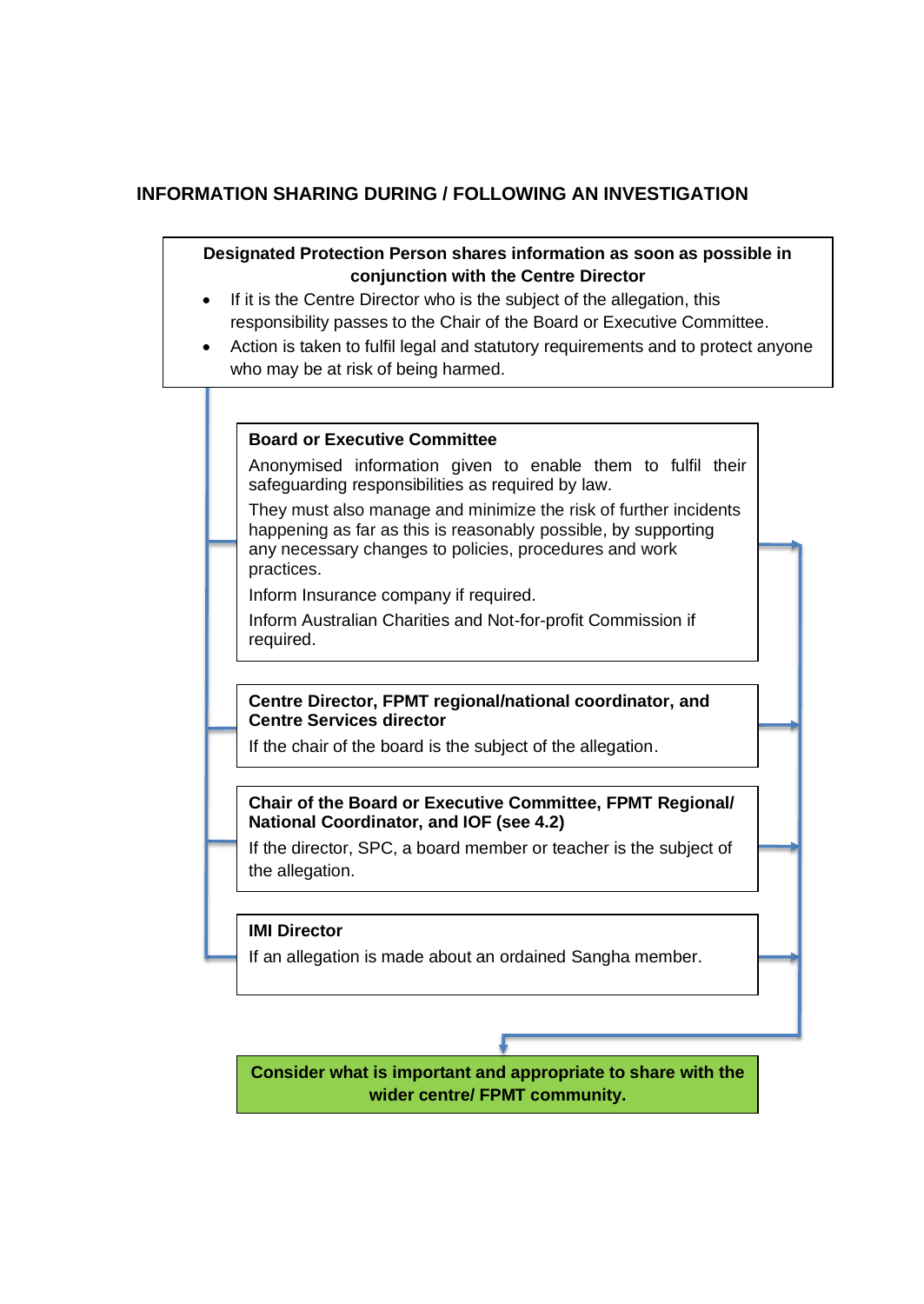# **7. CARE AND SUPPORT**

Buddha House is committed to offering care and support, working with statutory agencies as appropriate, to all those who have been affected by abuse who have contact with or are part of the Buddha House. This may include the alleged victim and the alleged perpetrator. Support may be needed for the wider community also.

### **7.1 GUIDING PRINCIPLES**

- Prioritize the wellbeing and safety of all who reside, visit or come into contact with the Buddha House.
- Never promise to keep anything reported confidential. It should be explained at the outset that any disclosure will be shared internally or with external agencies as required. However, the person's privacy will be respected as much as possible.
- For the purposes of recording, it is important to listen. Questions should be kept to the minimum necessary to understand what is being alleged, and leading questions avoided. *(The use of leading questions can cause problems for any subsequent investigation and court proceedings.)*
- All those involved should take great care in reaching conclusions and making decisions. Regarding sharing information within the centre, confidentiality and privacy of all the individuals concerned should be protected as appropriate and feasible. When the process is complete, consideration should be given to what is appropriately shared with the wider Buddha House community.
- Whatever action you may have to take, and even if the authorities are involved, don't lose sight of the person or persons at the centre of the concern. Ensure that there is someone to whom they can turn for support after any allegation or investigation. If they give further information, then go through the process of listening and recording as already described.
- When dealing with adults at risk, their wishes, feelings and mental capacity must be taken into account and people should be supported to make their own decisions and encouraged to give informed consent when possible and safety considerations permit.
- Be aware that although the particular individual that has disclosed abuse may now be safe and protected, it is important to think about the potential risk to others from the alleged perpetrator. If the matter is serious, inform the appropriate agencies as required, and also pass information to those who may need be aware in order to protect others.
- It is important to think carefully how best to maximize everyone's rights to privacy as much as is feasible. There will be people with whom information needs to be shared. In many cases this could be anonymised, and the person's name only be shared with those where this is essential. Consider carefully what is shared by email, particularly bearing in mind data protection considerations, and again anonymise where feasible, or encrypt and password protect documents with names of alleged perpetrators and those who have been harmed.
- Buddha House needs to make clear decisions to promote the wellbeing and safety of all they come into contact with. However, it is important to maintain equanimity towards all those involved in any allegation and at the same time ensure robust safeguarding procedures. Respect and compassion need to be shown to both the person harmed and the alleged perpetrator, and where appropriate and feasible, care and support given.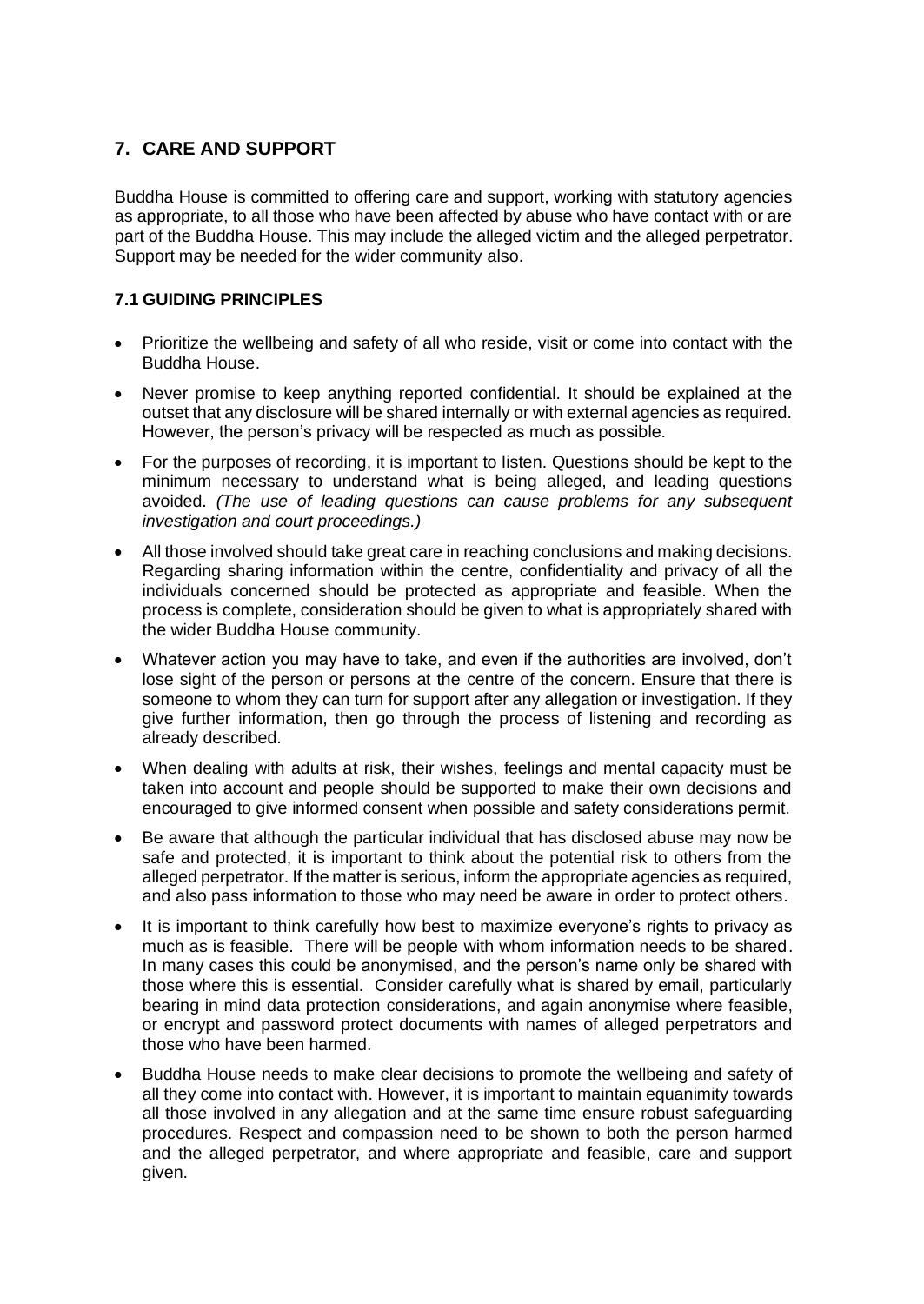# **8. CONTACT INFORMATION**

## **8.1 BUDDHA HOUSE CONTACT DETAILS**

### • **Designated Protection Person (DPP)**

- 1. Judy Wagner (SPC) Mobile: 0414 917 948 Email: [spc@buddhahouse.org](mailto:spc@buddhahouse.org)
- 2. Lyndy Abram (Director) Mobile: 0493 519135 Email: [director@buddhahouse.org](mailto:director@buddhahouse.org)

3. Annette French (Assistant SPC) Mobile: 0403 758 895

Email: [assistantspc@buddhahouse.org](mailto:assistantspc@buddhahouse.org) 

#### • **Board Secretary (Designated Protection Person)** Somesh Dumra (Board Secretary) Mobile: 0427 004 879

Email: secretary@buddhahouse.org

#### • **FPMT mandated contacts**:

- Regional and/or **national coordinator**<br>- FPMT Centre Services director
- FPMT Centre [Services director](mailto:centerservices@fpmt.org)
- FPMT [Teacher Services director](http://francois@fpmt.org)
- [IMI director](mailto:director@imisangha.org)

### **8.2 LOCAL CONTACTS FOR REPORTING ABUSE IF NECESSARY**

• POLICE CONTACT INFORMATION Crime stoppers 1800 333 000 or 131 444 if you require police assistance or go to a police station within 24 hours **Call 000** if there is danger or serious injury

# **9. ADDITIONAL INFORMATION AND RESOURCES**

## **9.1 FPMT POLICIES AND GUIDELINES**

Ensure **FPMT Policies and guidelines** are available, understood and followed. These policies and guidelines are available in the FPMT Affiliates Area on the FPMT website and in the Members Area of the FPMT in Australia website.

### **9.2 RESOURCES**

### **LAWS RELATING TO SEXUAL HARASSMENT AND DISCRIMINATION**

The following laws operate at a federal level and the Australian Human Rights Commission has legislative responsibilities under them: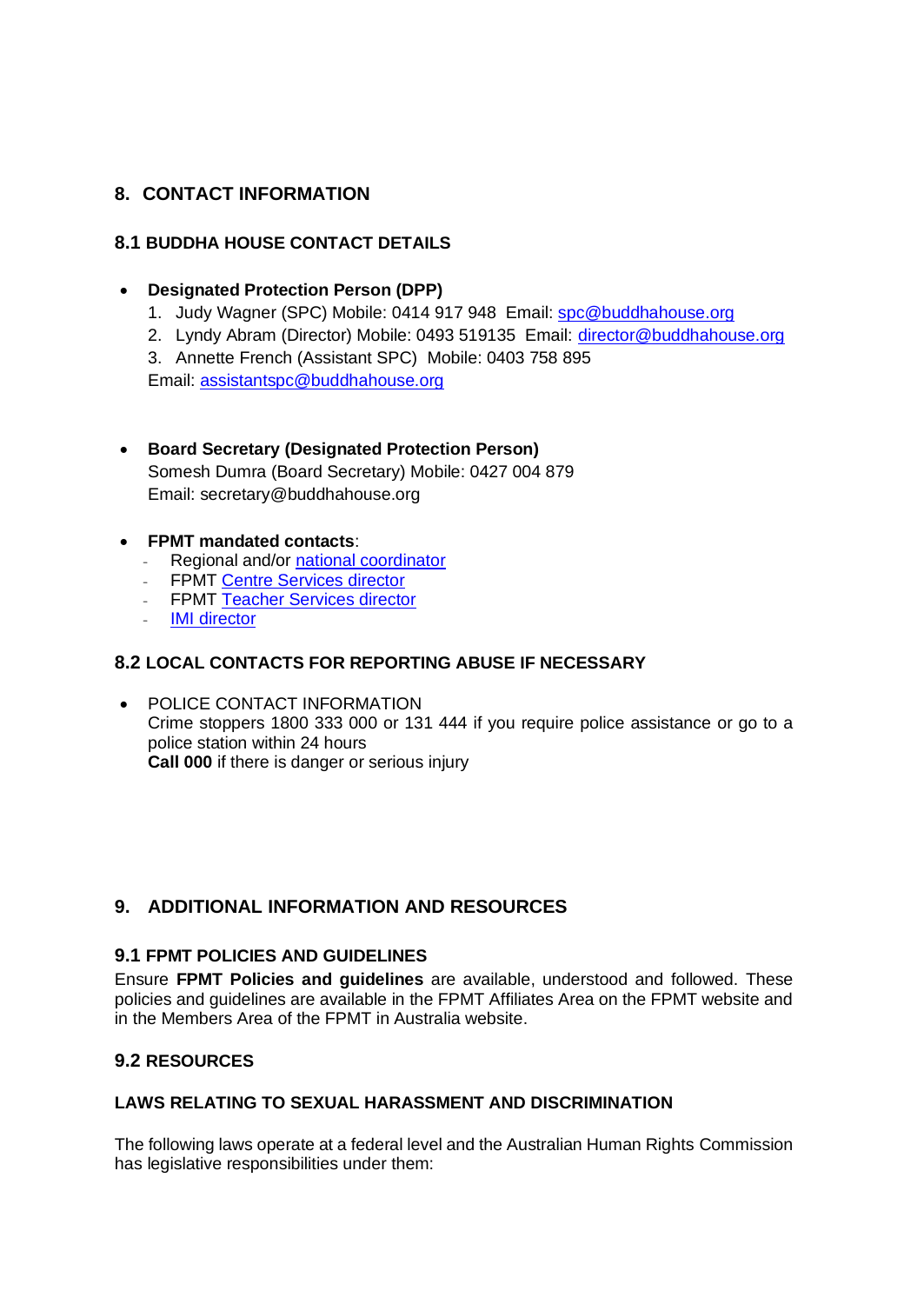- *Age Discrimination Act 2004*
- *Australian Human Rights Commission Act 1986*
- *Disability Discrimination Act 1992*
- *Racial Discrimination Act 1975*
- *Sex Discrimination Act 1984*.

The following laws operate at a state and territory level, with state and territory equal opportunity and anti-discrimination agencies having legislative responsibilities under them:

- Australian Capital Territory *Discrimination Act 1991*
- New South Wales *Anti-Discrimination Act 1977*
- Northern Territory *Anti-Discrimination Act 1992*
- Queensland *Anti-Discrimination Act 1991*
- South Australia *Equal Opportunity Act 1984*
- Tasmania *Anti-Discrimination Act 1998*
- Victoria *Equal Opportunity Act 2010*
- Western Australia *Equal Opportunity Act 1984*.

#### **LINKS TO RESOURCES ON BULLYING**

Dealing with Workplace Bullying: A Worker's Guide, [Safe Work Australia, 2013](https://www.safeworkaustralia.gov.au/doc/dealing-workplace-bullying-workers-guide) [Preventing and Responding to Workplace Bullying](http://www.safeworkaustralia.gov.au/sites/swa/about/publications/pages/guide-workplace-bullying) 

[Dealing with Workplace Bullying](http://www.safeworkaustralia.gov.au/sites/swa/about/publications/pages/workers-guide-workplace-bullying) – a worker's guide (SafeWork Australia)

Safe Work South Australia guidance on [preventing and responding to violence at work](http://www.safework.sa.gov.au/show_page.jsp?id=5901)

#### **LINKS TO RESOURCES ON OCCUPATIONAL HEALTH AND SAFETY**

Australian Government Volunteers' Guide to Safe Work practices [https://www.safeworkaustralia.gov.au/system/files/documents/1703/volunteers\\_guide.pdf](https://www.safeworkaustralia.gov.au/system/files/documents/1703/volunteers_guide.pdf)

Victorian Government Health & Safety handbook for Community Organisations [https://www.worksafe.vic.gov.au/\\_\\_data/assets/pdf\\_file/0014/208013/ISBN-Voluteer](https://www.worksafe.vic.gov.au/__data/assets/pdf_file/0014/208013/ISBN-Voluteer-health-and-safety-handbook-for-community-service-organisations-2008-10.pdf)[health-and-safety-handbook-for-community-service-organisations-2008-10.pdf](https://www.worksafe.vic.gov.au/__data/assets/pdf_file/0014/208013/ISBN-Voluteer-health-and-safety-handbook-for-community-service-organisations-2008-10.pdf)

NSW government website

[https://www.safeworkaustralia.gov.au/doc/essential-guide-work-health-and-safety](https://www.safeworkaustralia.gov.au/doc/essential-guide-work-health-and-safety-volunteers)[volunteers](https://www.safeworkaustralia.gov.au/doc/essential-guide-work-health-and-safety-volunteers)

Volunteering Queensland [https://volunteeringqld.org.au/docs/VM\\_Resource\\_PFVI\\_Volunteering\\_Queensland\\_Volu](https://volunteeringqld.org.au/docs/VM_Resource_PFVI_Volunteering_Queensland_Volunteer_Handbook.pdf) [nteer\\_Handbook.pdf](https://volunteeringqld.org.au/docs/VM_Resource_PFVI_Volunteering_Queensland_Volunteer_Handbook.pdf)

Queensland Government website [https://www.worksafe.qld.gov.au/laws-and-compliance/workplace-health-and-safety](https://www.worksafe.qld.gov.au/laws-and-compliance/workplace-health-and-safety-laws/specific-obligations/non-profit-organisations-and-volunteers)[laws/specific-obligations/non-profit-organisations-and-volunteers](https://www.worksafe.qld.gov.au/laws-and-compliance/workplace-health-and-safety-laws/specific-obligations/non-profit-organisations-and-volunteers)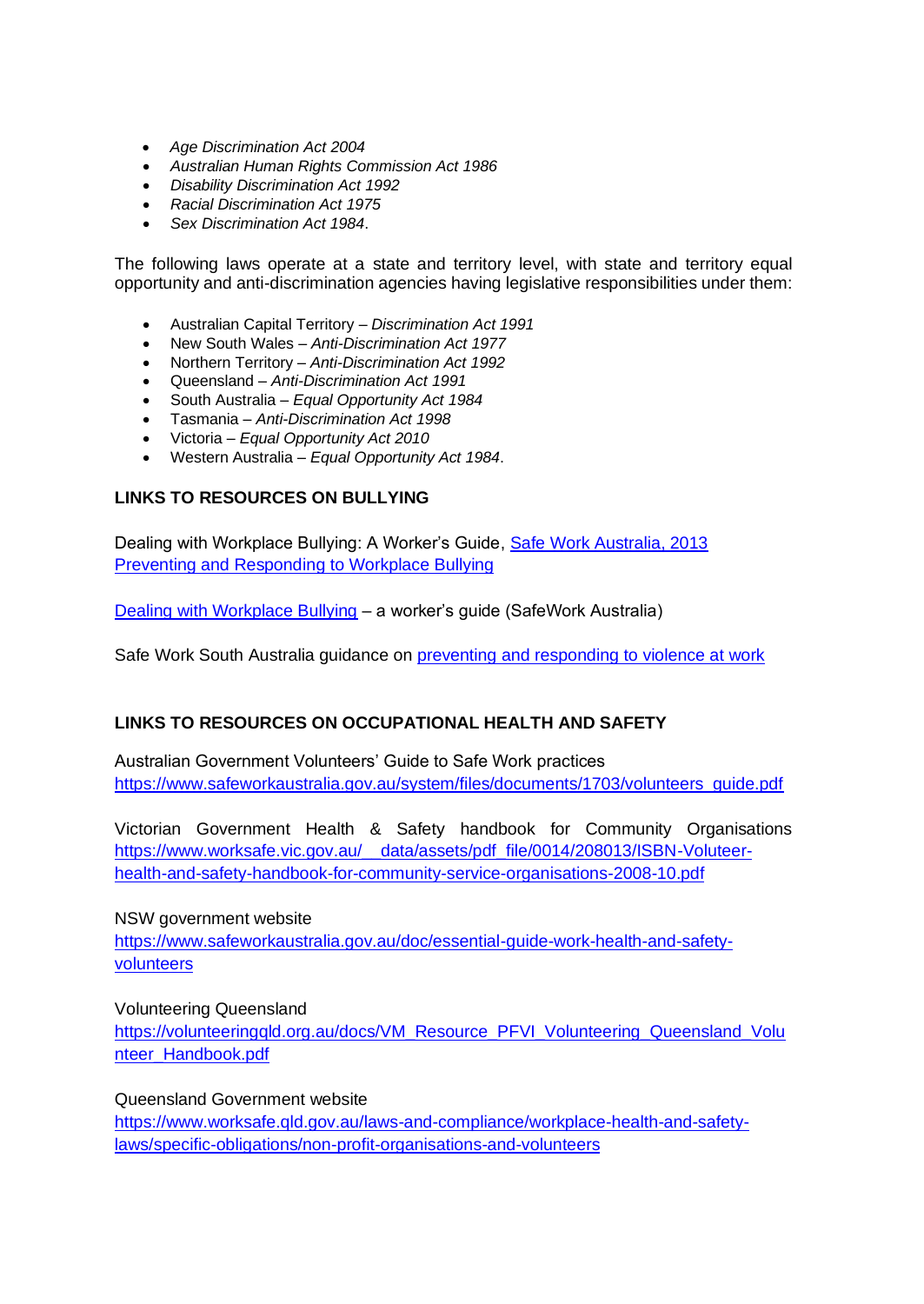South Australia Volunteering website <http://www.volunteeringsa-nt.org.au/assets/pdfs/work-health-and-safety.pdf>

Northern Territory government website, contains link to Safework Oz handbook [http://www.worksafe.nt.gov.au/SMafetyAndPreventions/Pages/Volunteers.aspx](http://www.worksafe.nt.gov.au/SafetyAndPreventions/Pages/Volunteers.aspx)

Volunteering Western Australia – contains links <https://volunteeringwa.org.au/volunteers/faqs>

Safe Work Australia, (2014) *[model Code of Practice: How to manage work health and](https://www.safeworkaustralia.gov.au/doc/model-code-practice-how-manage-work-health-and-safety-risks)  [safety risks](https://www.safeworkaustralia.gov.au/doc/model-code-practice-how-manage-work-health-and-safety-risks)*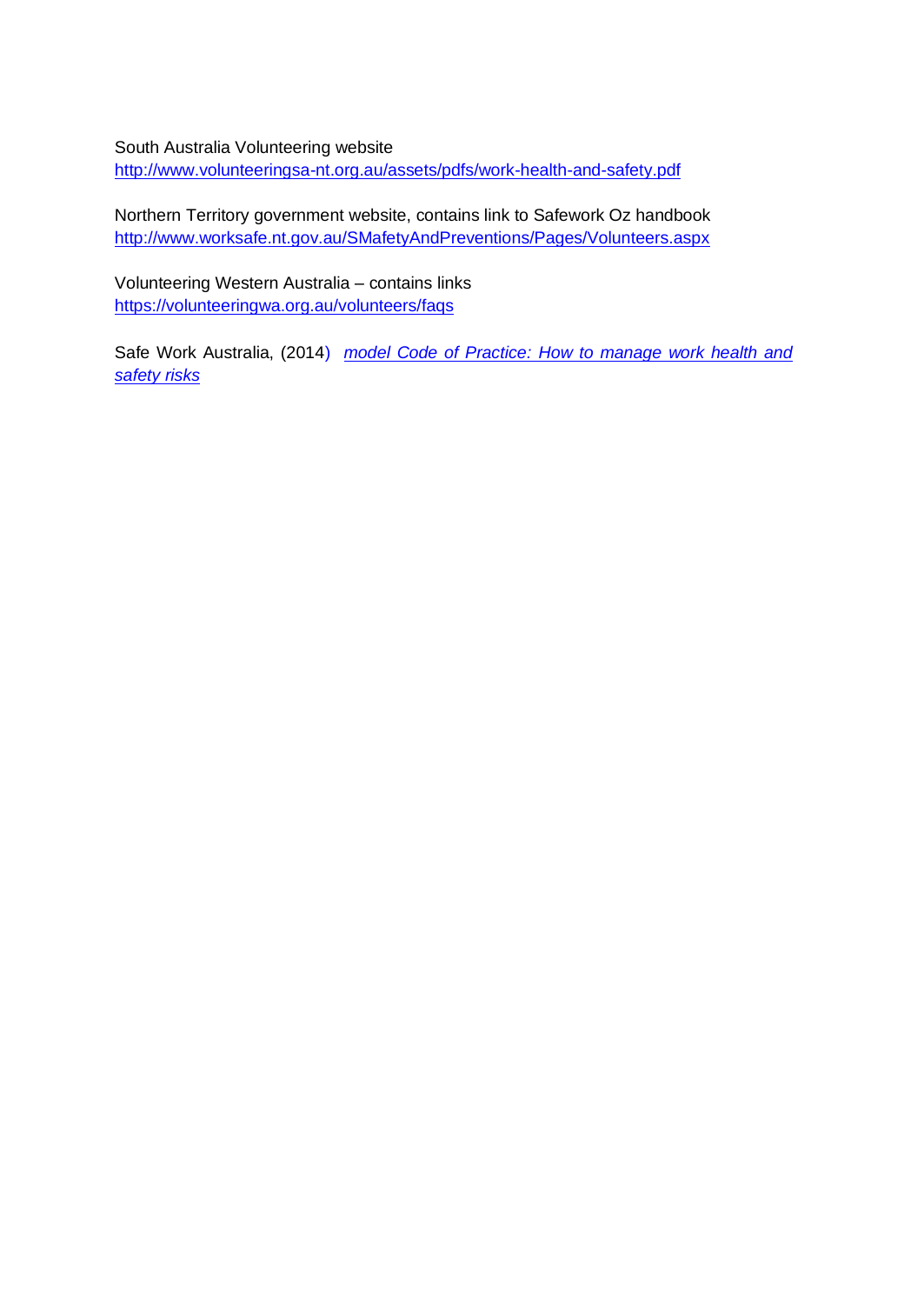#### **COMMONWEALTH AND STATE ANTI-DISCRIMINATION AGENCIES**

#### **Australian Human Rights Commission**

Level 8 Piccadilly Tower 133 Castlereagh Street Sydney NSW 2000

Complaints Info line: 1300 656 419 (local call) TTY: 1800 620 241 (free call) Website: [http://www.humanrights.gov.au](http://www.humanrights.gov.au/)

#### **ACT Human Rights Commission**

Level 4, 12 Moore Street Canberra ACT 2601

Telephone: (02) 6205 2222 TTY: (02) 6207 0525 Website:<http://www.hrc.act.gov.au/>

#### **Anti-Discrimination Board of New South Wales**

Level 4, 175 Castlereagh Street Sydney NSW 2000 Telephone: (02) 9268 5555 TTY: (02) 9268 5522 Toll free: 1800 670 812 (only within NSW) Website:<http://www.lawlink.nsw.gov.au/adb>

#### **Northern Territory Anti-Discrimination Commission**

Level 7, 9-11 Cavanagh Street Darwin NT 0800

Telephone: (08) 8999 1444 Free call: 1800 813 846 (Australia wide) TTY: (08) 8999 1444 Website:<http://www.nt.gov.au/justice/adc>

#### **Anti-Discrimination Commission Queensland**

Level 1, 189 Coronation Drive Milton, Brisbane QLD 4064 (continued next page) Free call: 1300 130 670 (Australia wide) TTY: 1300 130 680 Website: [http://www.adcq.qld.gov.au](http://www.adcq.qld.gov.au/)

#### **Equal Opportunity Commission (South Australia)**

Level 2, 45 Pirie Street Adelaide SA 5000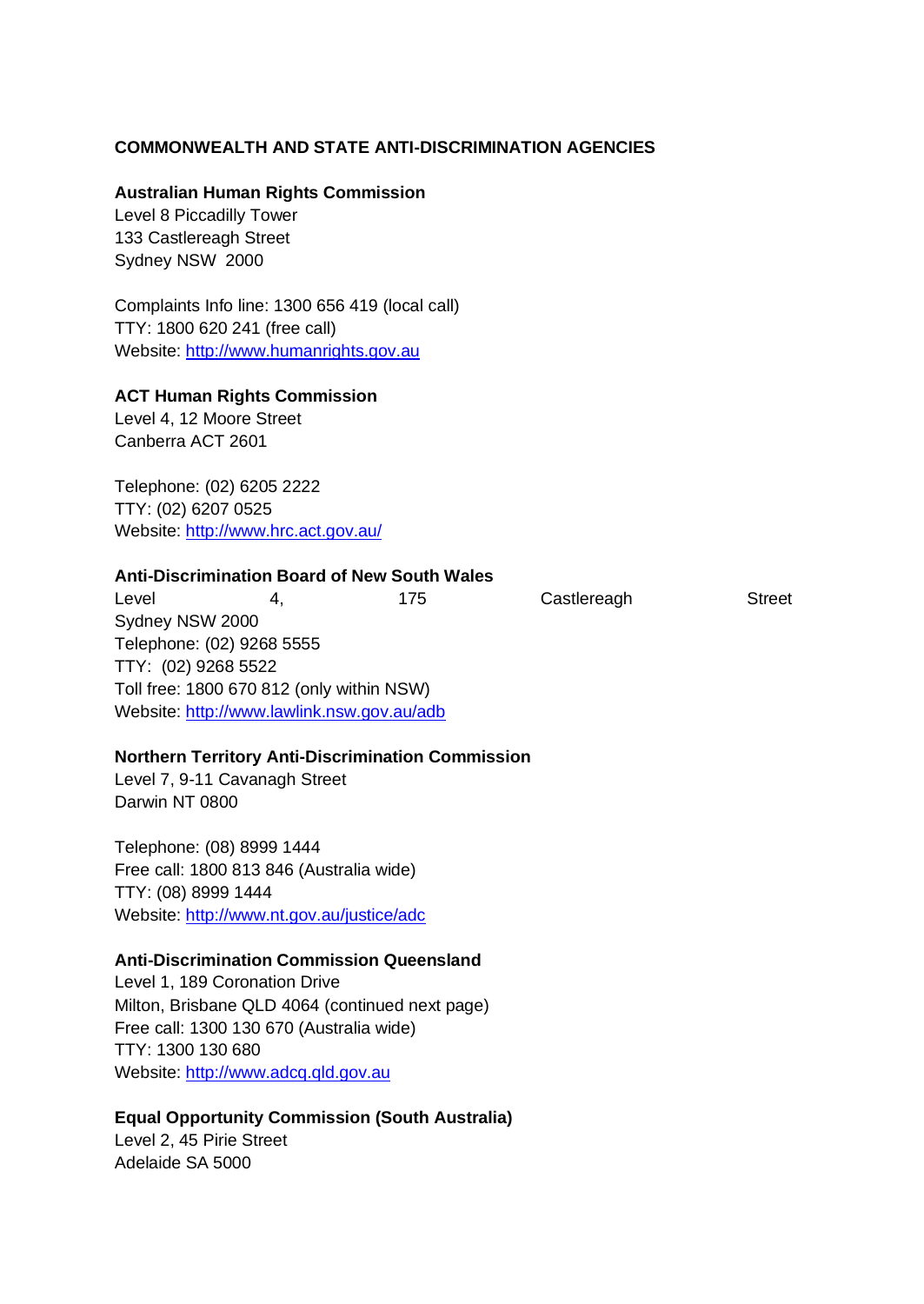Telephone: (08) 8207 1977 Toll free: 1800 188 163 (only within SA) TTY: (08) 8207 1911 Website: [http://www.eoc.sa.gov.au](http://www.eoc.sa.gov.au/)

#### **Office of the Anti-Discrimination Commissioner – Tasmania**

Level 5, 15 Murray Street Hobart TAS 7000 Telephone: (03) 6224 4905 Free call: 1300 305 062 (only within Tasmania) Website: [https://equalopportunity.tas.gov.au](https://equalopportunity.tas.gov.au/)

#### **Victorian Equal Opportunity and Human Rights Commission**

Level 3, 380 Lonsdale Street Melbourne VIC 3000 Telephone: (03) 9281 7111 Toll free: 1800 134 142 (only within country Victoria) TTY: (03) 9281 7110 Website: http:// [www.humanrightscommission.vic.gov.au](http://www.humanrightscommission.vic.gov.au/)

#### **Equal Opportunity Commission – Western Australia**

Level 2, Hartley Poynton Building 141 St Georges Terrace Perth WA 6000 Telephone: (08) 9216 3900 Toll Free: 1800 198 149 (only within WA) TTY: (08) 9216 3963 Website: [http://www.equalopportunity.wa.gov.au](http://www.equalopportunity.wa.gov.au/)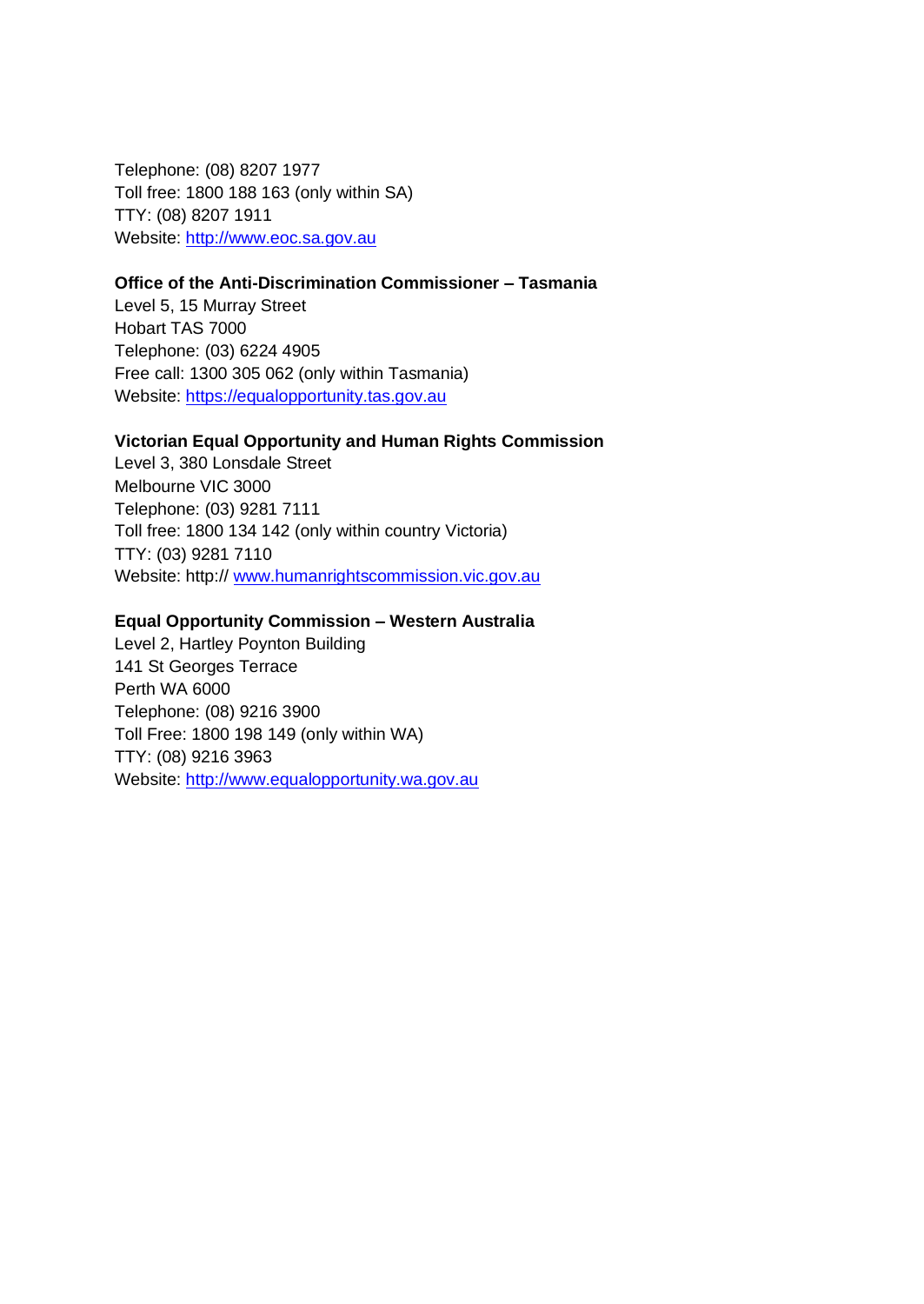# **10. RECORD OF CONCERN**

# *Strictly Private and Confidential*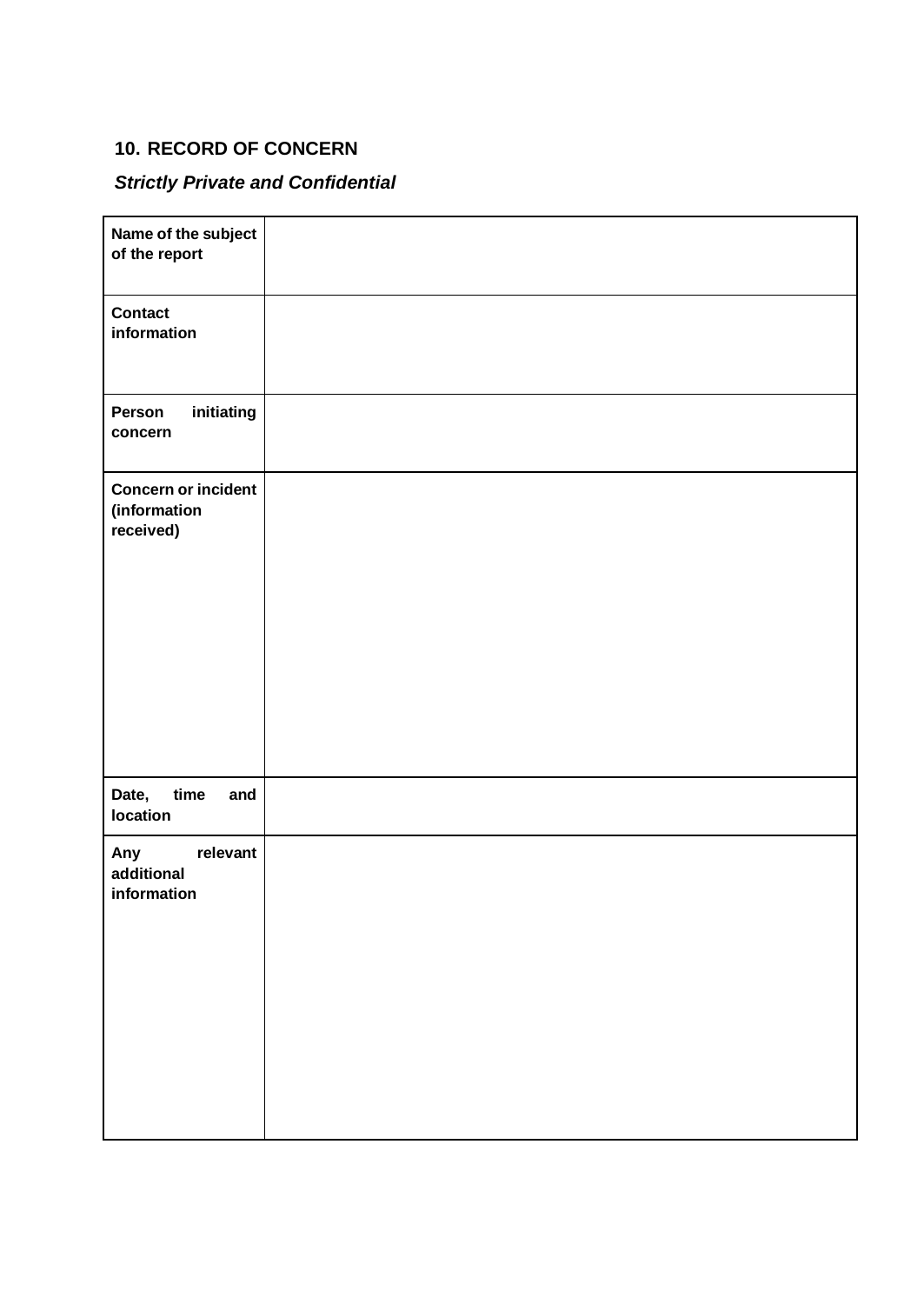| taken<br><b>Action</b><br>immediately (to be<br>completed<br>by<br><b>Designated</b><br><b>Protection Person</b><br>to whom the report<br>was made) |  |
|-----------------------------------------------------------------------------------------------------------------------------------------------------|--|
| Follow-up plan (by<br>designated<br>both<br>protection<br>people<br>including<br>the<br>director)                                                   |  |
| State clearly if other<br>agencies and FPMT<br>individuals<br>were<br>required<br>be<br>to<br>contacted<br>and<br>when this was done                |  |
| Name: [print]<br>Signature:                                                                                                                         |  |
| Date:                                                                                                                                               |  |

One copy to be retained confidentially by Buddha House: duration according to legal advice.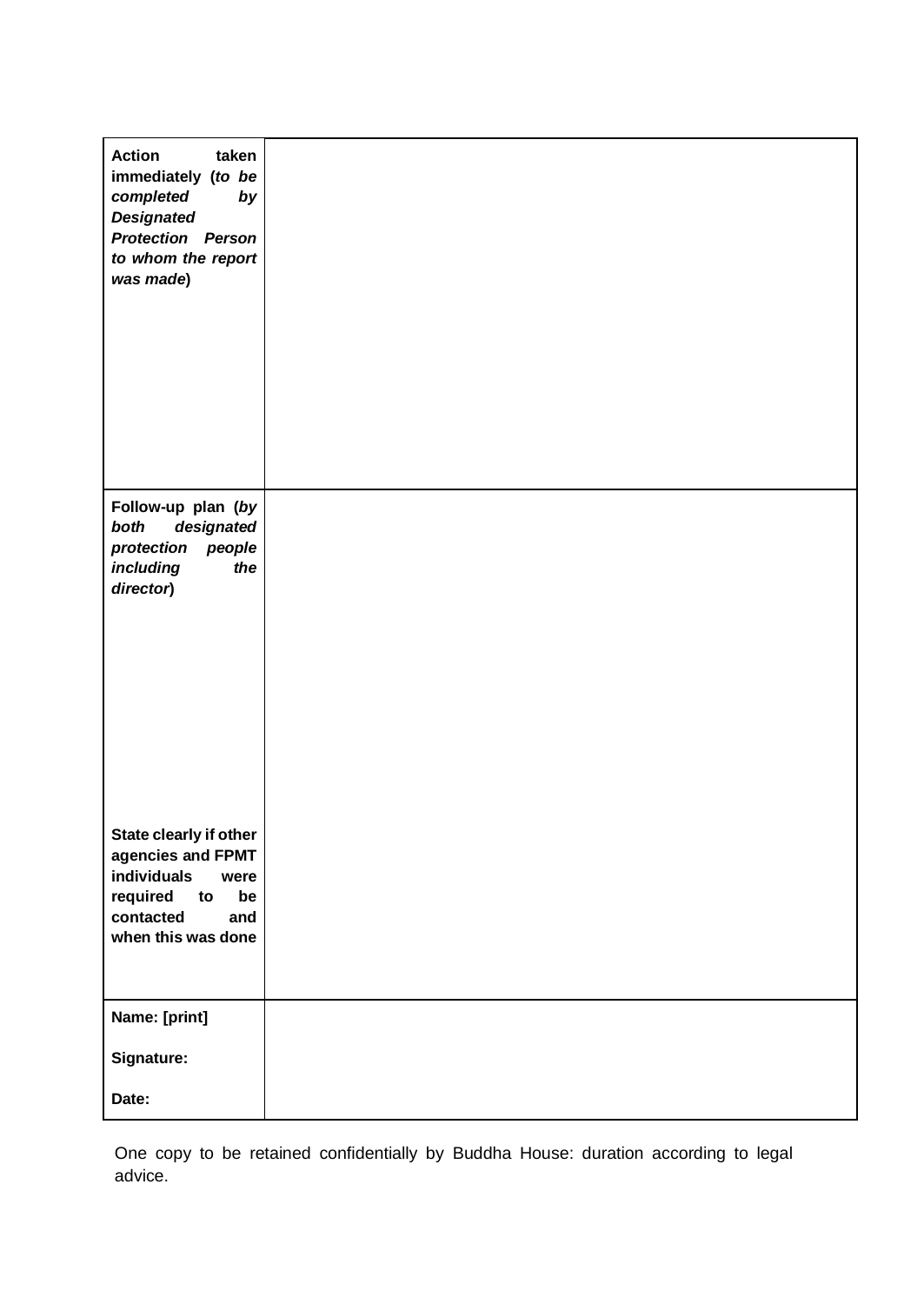Anonymised copy created by removing identifying details sent to chair of Buddha House executive committee to confidentially share with other board members.

# **11. POLICY REVIEW**

# 12. 11. POLICY REVIEW

13. We are committed to reviewing our policy and good practice annually. This procedure was

# 14. 11. POLICY REVIEW

15. We are committed to reviewing our policy and good practice annually. This procedure was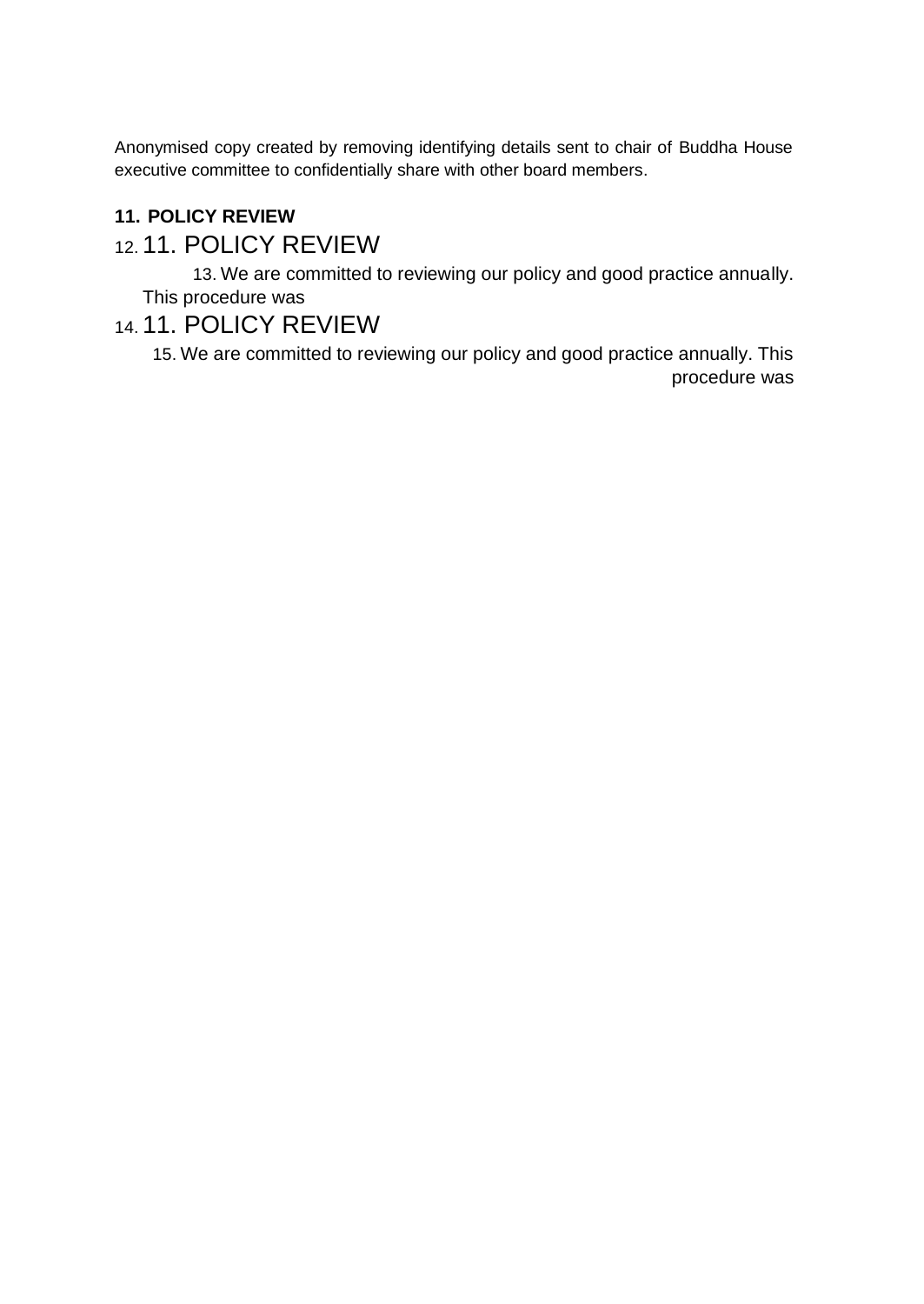| 15th September 21      | 16.          | last |
|------------------------|--------------|------|
| Signed: Som est Bunen) | reviewed on. |      |
|                        |              |      |
|                        |              |      |
| Date: $20/9/2/$        |              |      |
|                        | 17. (Date)   |      |
|                        |              |      |

 $\label{eq:2.1} \frac{1}{\sqrt{2}}\sum_{i=1}^n\frac{1}{\sqrt{2}}\sum_{i=1}^n\frac{1}{\sqrt{2}}\sum_{i=1}^n\frac{1}{\sqrt{2}}\sum_{i=1}^n\frac{1}{\sqrt{2}}\sum_{i=1}^n\frac{1}{\sqrt{2}}\sum_{i=1}^n\frac{1}{\sqrt{2}}\sum_{i=1}^n\frac{1}{\sqrt{2}}\sum_{i=1}^n\frac{1}{\sqrt{2}}\sum_{i=1}^n\frac{1}{\sqrt{2}}\sum_{i=1}^n\frac{1}{\sqrt{2}}\sum_{i=1}^n\frac$